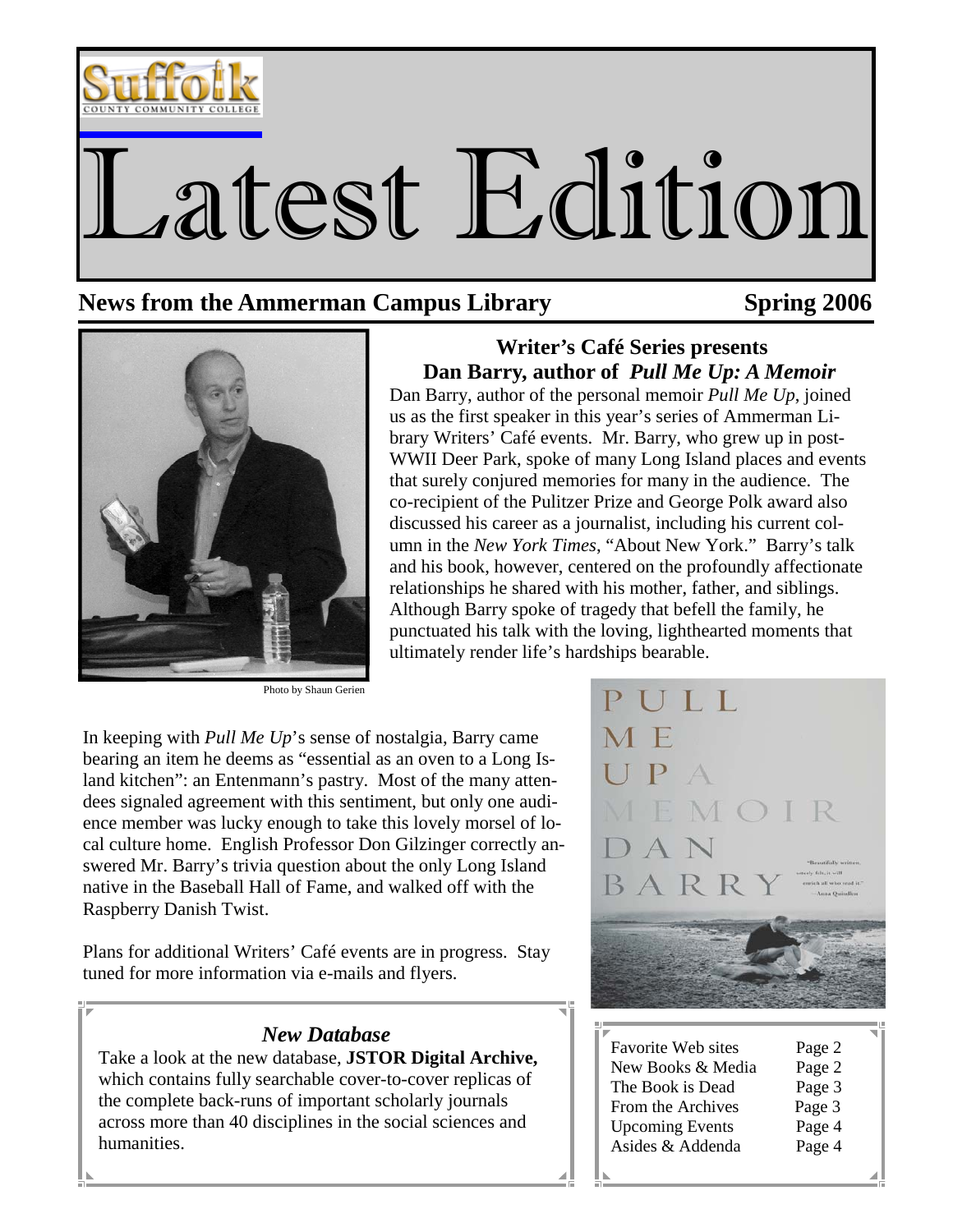# *New Books*

*The Age of Melancholy: "Major Depression" and its Social Origins* / Dan G. Blazer. RC537 .B527 2005

*Eakins Revealed: the Secret Life of an American Artist* **/** Henry Adams. N6537.E3 A84 2005

*God, the Devil, and Darwin: a Critique of Intelligent Design Theory /* Niall Shanks. BS651.S54 2004

*Holding up Half the Sky: Chinese Women Past, Present, and Future* / HQ1767 .H643 2004

*The Languages of Learning: How Children Talk, Write, Dance, Draw, and Sing their Understanding of the World* / Karen Gallas. LB1139 .L3 G34 1994

*Murderous Medicine: Nazi Doctors, Human Experimentation, and Typhus* / Naomi Baumslag. R853 .H8 B38 2005

*Running on Empty?: Political Discourse in Congressional Elections/* JA85.2 .U6 R85 2004

*Sheila's Shop: Working-class African American Women Talk about Life, Love, Race, and Hair /*  Kimberly Battle-Waters. E185.86 .B376 2004

*Søren Kierkegaard: a Biography* **/** Joakim Garff. B4376 .G28 2005

*Televising War: from Vietnam to Iraq* **/** Andrew Hoskins**.** DS79.739 .H68 2004.

*To the Flag: the Unlikely History of the Pledge of Allegiance* / Richard Ellis. JK1759.E37 2005

*When the Spirits Dance Mambo: Growing up Nuyorican in el Barrio* / Marta Moreno Vega. F128.9 .P85 V438

*Why White Kids Love Hip Hop: Wankstas, Wiggers, Wannabes, and the New Reality of Race in America* / Bakari Kitwana. ML3531.K58 2005

## *New Media*

| Auschwitz: Inside The Nazi State, 2 vols. | <b>DVD 295</b> |
|-------------------------------------------|----------------|
| Beah: A Black Woman Speaks                | VH 2051        |
| Casablanca, Special Edition, 2 vols.      | <b>DVD305</b>  |
| Clockwork Orange                          | <b>DVD312</b>  |
| Edison: The Invention of the Movies       | <b>DVD 311</b> |
| Emma Goldman: The Anarchist Guest         | <b>VH 2058</b> |
| 4th Media That Matters Film Festival      | <b>DVD 293</b> |
| <b>Great American Speeches</b>            | <b>DVD</b> 322 |
| Maria Montessori: Her Life and Legacy     | <b>DVD315</b>  |
| <b>Practical Kayaking</b>                 | VH 2066        |
|                                           |                |

# *Librarians' Favorite Web sites*

Check out this eclectic list of web sites chosen as favorites by the librarians at the Ammerman Campus library.

**Dihydrogen Monoxide** (www.dhmo.org) **-** a "hoax" Web site that is useful for illustrating the importance of evaluating Web sites, not just for the veracity of the information presented, but also for examining the kind of language/tone used, layout and graphics on the site and investigating who posted the information.

**The Folger Shakespeare Library (**www.folger.edu) The Folger Shakespeare Library in Washington, D.C. is home to one of the world's largest and finest collections of Shakespeare material. This site includes access to digitized primary sources such as maps and manuscripts from the archives.

#### **Information Commons Links**

(besser.tsoa.nyu.edu/howard/Copyright/commons.html) Howard Besser's Information Commons Web site which provides links to numerous projects, papers, etc. related to the public domain, information sharing and related issues.

**Latin American Working Group** (www.lawg.org) The Latin America Working Group is comprised of over 60 organizations that work toward affecting U.S. foreign policy toward Latin American nations and peoples in a way that promotes human rights, justice, peace and sustainable development. Founded in 1983, LAWG regularly provides news updates, background information, and various publications and reports on topics such as immigration and foreign military aid and training. Information is accessible by country or region and links are provided to the various organizations that make up the advocacy coalition.

#### **Library of Congress American Memory**

(memory.loc.gov) - provides free access to written and spoken words, sound recordings, still and moving images, prints, maps and sheet music that document the American experience.

**Living room Candidate: Presidential Commercials** 

**1952-2004** (livingroomcandidate.movingimage.us) The Museum of the Moving Image's online exhibition of presidential television commercials from 1952-2004. It includes such gems as a torch singer telling us "Adlai I love you madly" from 1956 and a parade of cartoon characters led by an elephant singing "I like Ike."

#### **Long Island Genealogy**

(www.longislandgenealogy.com) - This site is a goldmine of Long Island history, photographs, cemetery records, obituaries, surname databases, vital records and much more. If you have ancestors from Long Island or are interested in local history, this is the place for you.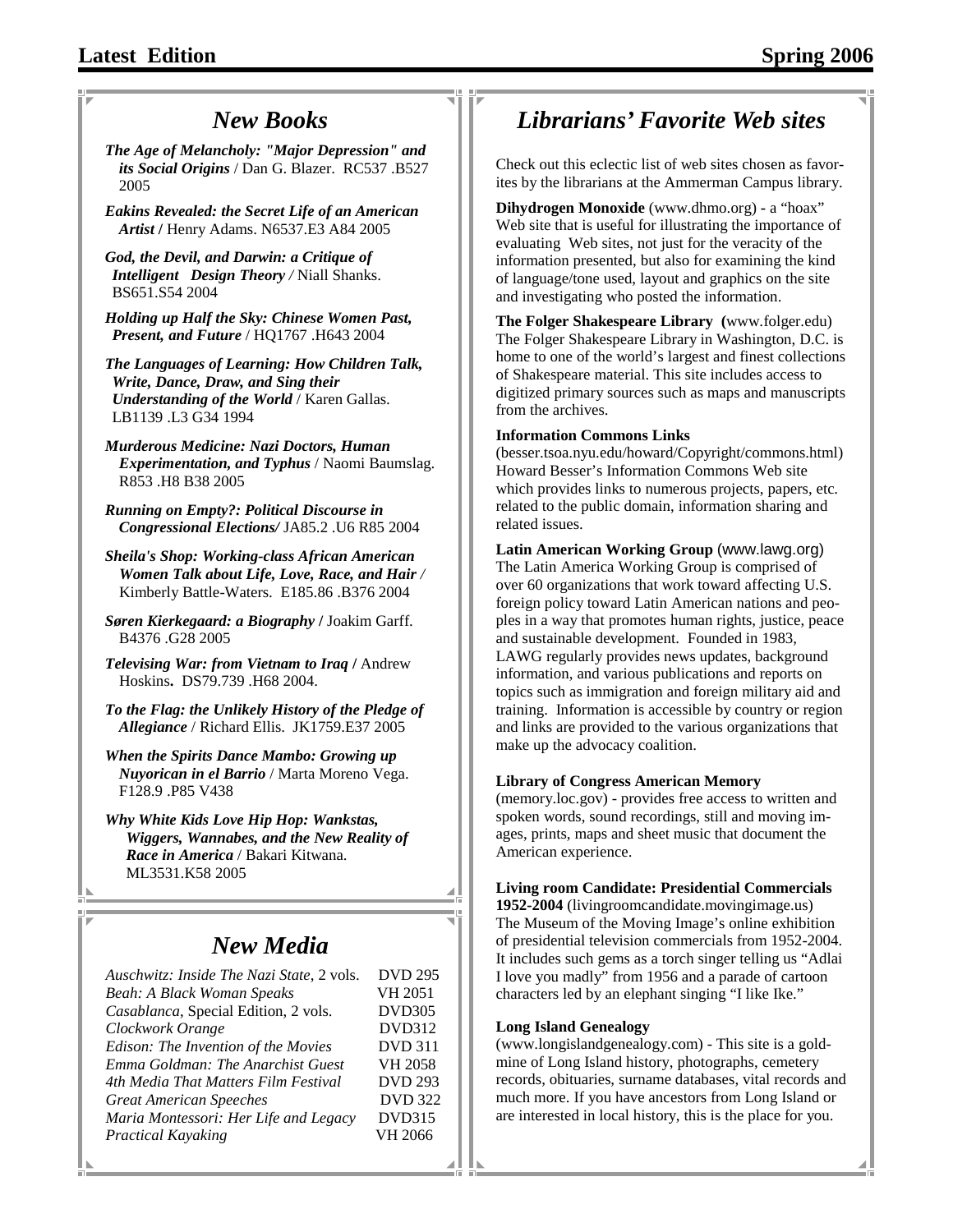### *The Book is Dead, Long Live the Book*

 I was born the year after the baby boom ended in the 'tween' generation. I was in the last generation to go through high school without using a computer. By the time I finished my Bachelor's degree, I started to use my mom's Apple IIE which had a whopping 64K of memory! By my last year of library school, I stumbled upon a thing called gopher which was a text-based access to the Internet. So, although I didn't grow up using computers, I learned to use them as a young adult.

Since the advent of personal computers, much has been made about the paperless society. In this society, journals, books, and newspapers would not be printed. Instead, information would be stored in electronic databases and read on computer terminals. Looking around at my desk and watching students in the reference room, I can tell you that the paperless society was a dream. I can also tell you that books are alive and well at the SCCC campus libraries. In the 2004-2005 academic year, the campus libraries circulated over 20,000 books.

Futurists often fail to realize that new technologies rarely completely supplant existing technologies. Those of you born in the years before the baby boom can probably remember when television was introduced. TV was going to be the death of motion pictures and radio. Yet somehow all of these technologies have managed to coexist.

To illustrate this point, one only needs to look at the publishing patterns of books about the Internet. One of my first professional jobs was at Dowling College teaching a course about the Internet to educators. When I went to Borders (no amazon.com back then!) to find materials for the class, there were two books about the Internet- Kehoe's *Zen and the Art of the Internet* and Krol's *The Whole Internet User's Guide & Catalog*. Today, a search in amazon.com finds 23,119 titles about the Internet. Instead of replacing books, the Internet has resulted in a cottage industry for publishers. To paraphrase Mark Twain, "The reports of the death of the book are premature."

Why after all these years are books still being published and read? Simply because books are a technology that works. They are more portable than a pc or laptop, they require no electricity, suffer limited downtime (except when your spouse or children decide they like the book you are reading!) and are easier on your eyes than electronic devices.

This is not to say that the Internet and electronic databases are not more efficient at searching and displaying information. Likewise, librarians have organized this information so that students and faculty can easily find and download magazine, journal, newspaper and reference articles. However, books still play a vital role in undergraduate education.

I invite everyone to visit the library Web site at: http://www.sunysuffolk.edu/Library. I also invite you to come to the campus libraries and have a librarian help you with your research needs. Attend a library or TLC workshop on library research, copyright or plagiarism. But while you are in the library, don't forget to check out the new book shelf. Look in the catalog to see what books we have in your subject area or find a interesting novel to read during a break. To quote Mark Twain again, "The man who does not read good books has no advantage over the man who can't read them."

#### *From the Archives*

The Ammerman Library is in the process of building both a print and electronic archive of college documents, photos, memorabilia, etc. If you have items that you would like to donate to the archive, please contact Jennifer Farquhar at ext. 4185 or by e-mail at farquhj@sunysuffolk.edu.

 As part of this project we have come across some interesting nuggets of information. The following was taken from the Board of Trustee Minutes:

On July 27, 1960 Suffolk Community College Board of Trustees makes their first full-time faculty appointments:

- Mr. Paul Winkler is hired as the SCCC's librarian at a salary of \$8,500 (a 12-month position)
- Mr. Frank E. Martin is appointed as Assistant Professor of Science at a salary of \$7,000
- Dr. A. Michael Deluca is appointed Associate Professor of Languages at a salary of \$8,700
- Mr. Eugene James Sullivan is appointed as Assistant Professor of Social Sciences at a salary of \$6,800

 It is interesting to note that these appointments were made by a consultant, Dr. Baisler, President of Jamestown Community College. Dr. Baisler was slated to become the first President of Suffolk Community College in the fall of 1960. He declined this appointment in July 1960. Tune in to the next installment of "From the Archives" to find out how Albert Ammerman became the first President of Suffolk Community College.

#### **Kevin McCoy, Associate Dean of Libraries**